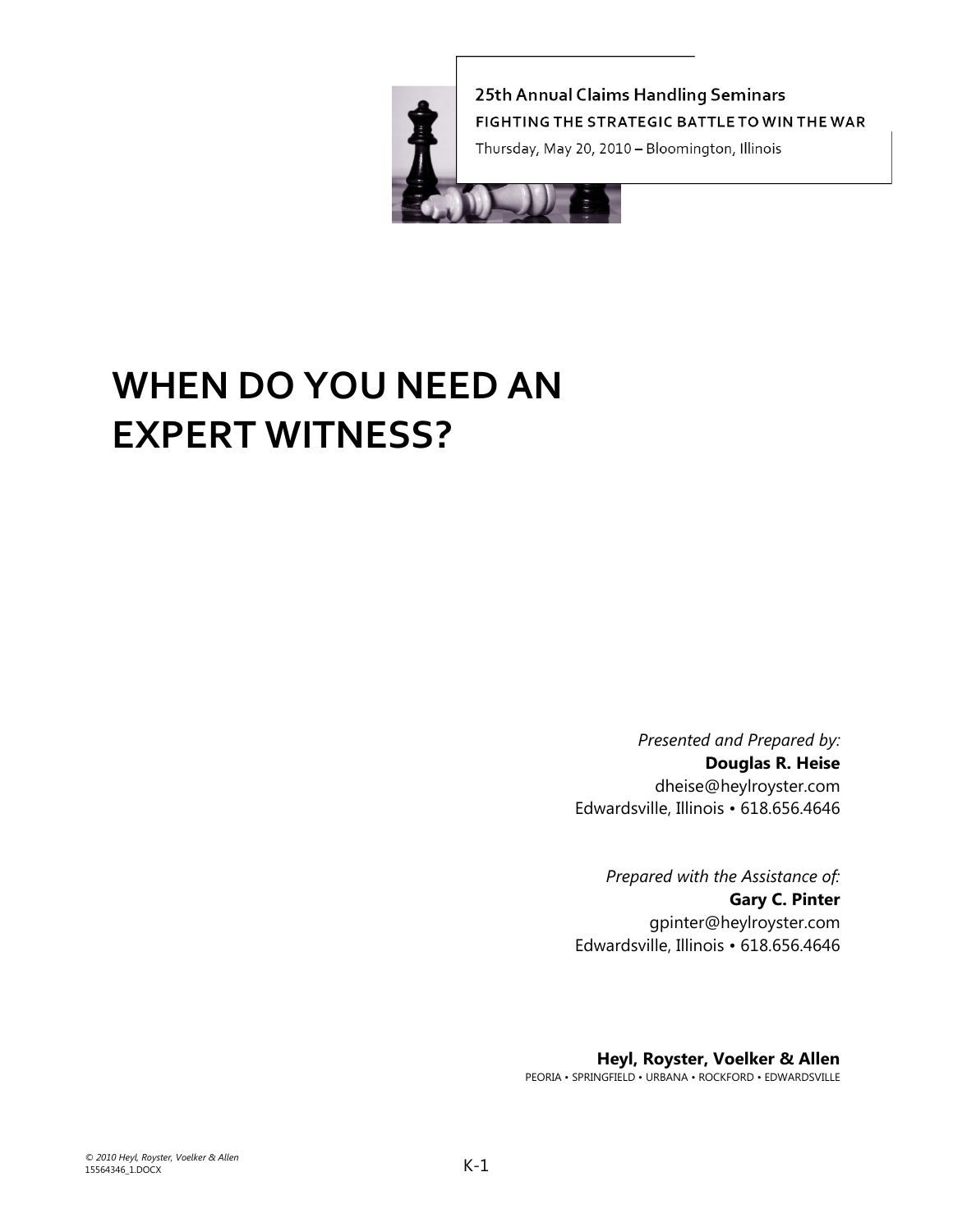# WHEN DO YOU NEED AN EXPERT WITNESS?

| I.          |                                            |                                        |  |  |
|-------------|--------------------------------------------|----------------------------------------|--|--|
|             | А.<br>В.                                   |                                        |  |  |
| Π.          |                                            |                                        |  |  |
| III.        | ILLINOIS CASE LAW UPDATE: RECENT DECISIONS |                                        |  |  |
|             | А.<br>В.<br>$\mathsf{C}$<br>D.             |                                        |  |  |
| IV.         |                                            | THE USE OF DAUBERT AND THE GATEKEEPING |  |  |
| $V_{\rm r}$ |                                            |                                        |  |  |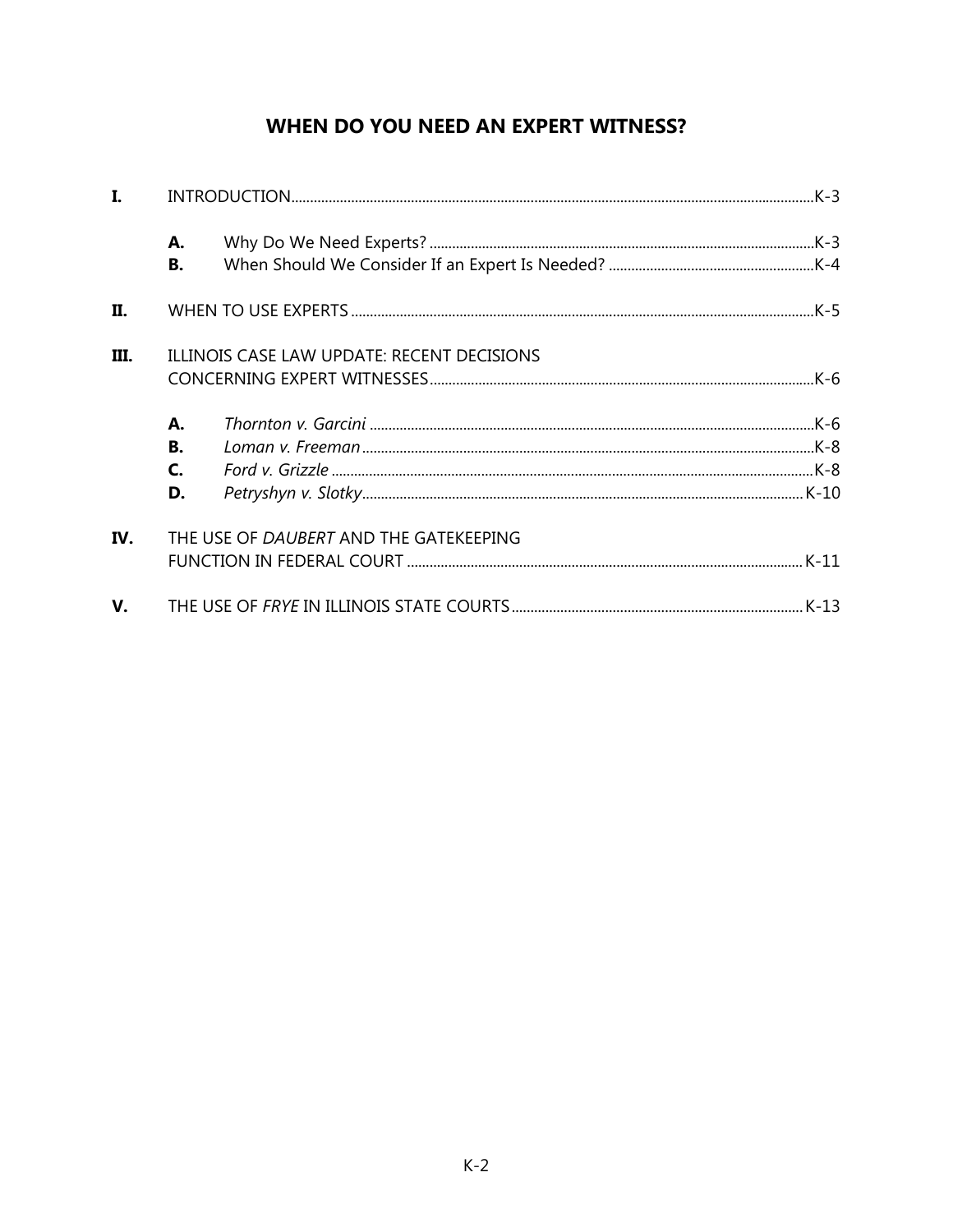## **WHEN DO YOU NEED AN EXPERT WITNESS?**

#### **I. INTRODUCTION**

Expert witnesses are an important and frequently necessary component of civil litigation. Experts may not only be critical to the introduction of evidence (i.e. testimonial experts), but may also play a key role in the development, evaluation and preparation of the defense or prosecution of a case (i.e. consulting experts). In addition to attempting to provide you with assistance in determining when an expert may be needed, the article contains a summary of some recent Illinois decisions discussing the use of expert witnesses.

#### **A. Why Do We Need Experts?**

Generally, expert testimony is required to introduce evidence regarding matters requiring "scientific, technical or specialized knowledge." Lay witness testimony cannot be used to present evidence on matters beyond the ordinary layman's knowledge or experience. Consequently, if a fact or evidence at issue involves scientific, technical or specialized knowledge that is outside the scope of the ordinary layman's experience or involves complex issues that challenge the layman's comprehension, expert witness testimony is necessary to aid the trier of fact in understanding the evidence or evaluating the issues. On the other hand, expert testimony is not necessary if the evidence or issues are matters within the trier of fact's own perceptions, common sense, common experience or simple logic. Expert testimony cannot be used for statutory interpretation, legal conclusions, or judging the credibility of witnesses.

In federal court, the admissibility of expert testimony is governed by Federal Rule of Evidence 702, which provides:

If scientific, technical, or other specialized knowledge will assist the trier of fact to understand the evidence or to determine a fact in issue, a witness qualified as an expert by knowledge, skill, experience, training, or education, may testify thereto in the form of an opinion or otherwise, if (1) the testimony is based upon sufficient facts or data, (2) the testimony is the product of reliable principles and methods, and (3) the witness has applied the principles and methods reliably to the facts of the case.

In Illinois state courts, "[e]xpert testimony is proper when the subject matter of the inquiry is of such a character that only persons of special skill or experience in that area are capable of forming a correct judgment with respect to the applicable facts." *Harvey v. Norfolk and W. Ry. Co*., 73 Ill. App. 3d 74, 83, 390 N.E.2d 1384, 28 Ill. Dec. 794 (4th Dist. 1979). "Expert testimony is admissible when the subject matter is beyond the ken of the average juror, . . . the witness has skill sufficient to aid the jury's understanding of the facts," *Lundy v. Whiting Corp.,* 93 Ill. App. 3d 244, 256, 417 N.E.2d 154, 48 Ill. Dec. 752 (1st Dist. 1981), and "the proffered expert is qualified as an expert by knowledge, skill, experience, training, or education, and the testimony will assist the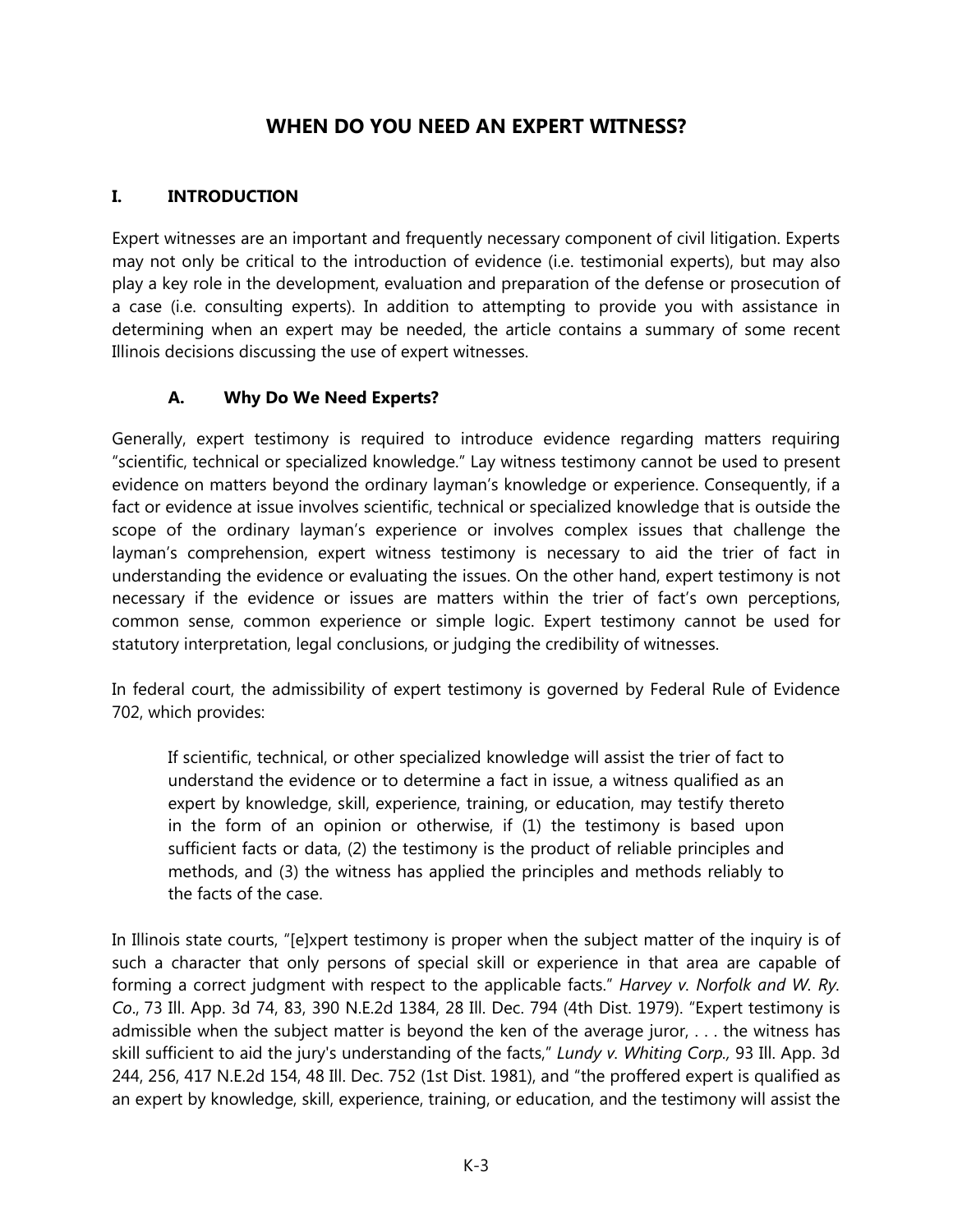trier of fact in understanding the evidence." *Friedman v. Safe Sec. Services, Inc.,* 328 Ill. App. 3d 37, 44, 765 N.E.2d 104, 262 Ill. Dec. 278 (1st Dist. 2002). Typically, experts are used "'in matters which are complicated and outside the knowledge or understanding of the average person, and even as to matters of common knowledge and understanding where difficult of comprehension and explanation.' As stated by the court in *Abrahamson v. Levinson*, 112 Ill.App.2d 42, 50, 250 N.E.2d 796, 'There must be a need apparent from the record in the case for scientific knowledge, expertise and experience, which will aid the jury to a correct and a just result.'" *Ray v. Cock Robin, Inc.*, 10 Ill. App. 3d 276, 281, 298 N.E.2d 483 (2d Dist. 1973).

The use of experts is not limited to the introduction of evidence. Particular circumstances may require the retention of a consulting expert to aid in the defense or prosecution of a case. For instance, an expert can assist in the understanding of factual complexities; in determining strengths and weaknesses of a case (your side and that of the opposition); in preparing written discovery; in preparing for depositions; in attacking opposing expert opinions; and assisting in trial strategy.

## **B. When Should We Consider If an Expert Is Needed?**

A claims professional should consider whether an expert may be needed or not as soon as the claim is made. The initial review of the claim may reveal circumstances where an expert is needed, e.g. questions may be raised about medical treatment, about a particular product involved in the accident, or the mechanics of the accident itself. If the claims professional has access to in-house resources (e.g. access to nurses and doctors who can provide immediate insight into the nature of a claimed injury, whether proper care or excessive treatment was rendered, and opinions as to the necessity of future treatment and disability), those in-house resources can greatly assist in the early evaluation of whether an outside expert may be needed or not.

Defense counsel must also consider potential expert needs when the file is initially received. Both attorneys and claims professionals sometimes wait until the approach of discovery deadlines to consult with or retain an expert. While not all cases require or can economically justify the time and expense of retaining an expert, the question whether a factual issue involves matters outside the ken of the average juror is one which the defense team should constantly be considering. If, for example, the claims professional and defense counsel have difficulty in understanding or explaining a factual issue, why should a juror be any different?

Early use of an expert can also provide the defense with invaluable insight into the complexities or disciplines involved in a particular case whether it involves medicine, product manufacturing, specific business practices or complicated injury claims. The expert's perspective on complex issues can assist with the drafting of written discovery, the review of documents and preparation for depositions, not only of opposing experts, but also the plaintiff, co-workers, witnesses and medical care providers.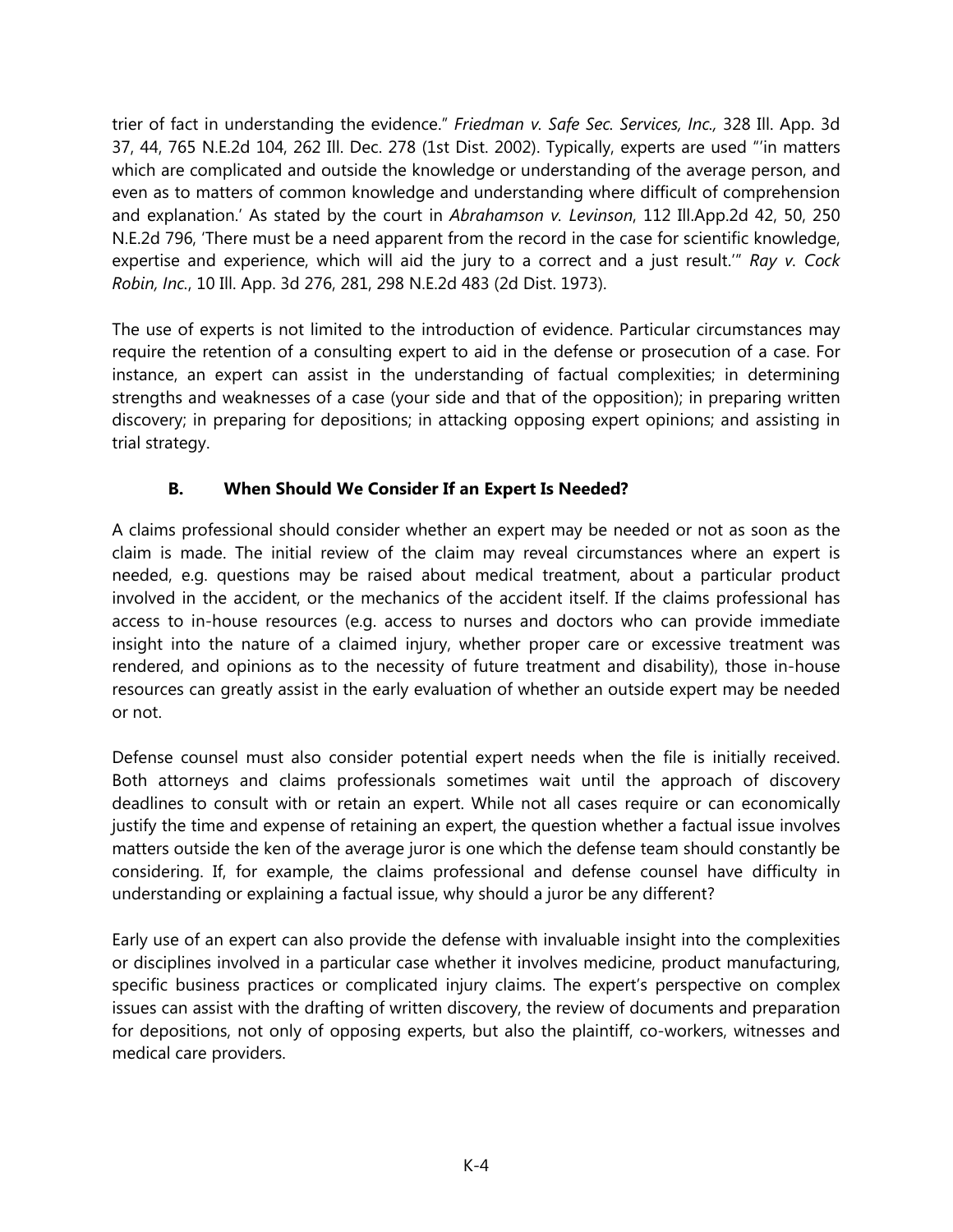#### **II. WHEN TO USE EXPERTS**

In general, both consulting and testifying experts may be necessary if matters involve scientific, technical or specialized knowledge that is outside the realm of the common experience and knowledge of lay persons. However, whether experts are needed or not will depend upon the particular circumstances of a case, the facts and concepts at issue, and the defense budget. Additionally, what is currently lay person "common knowledge and experience" will change over time and thus makes it difficult to predict with certainty what matters will be outside the ken of the average juror in the future. Thus, it is impossible to list every category and instance where experts *will be* necessary.

Particular types of litigation where experts are commonly used, and will continue to be used in the future, include: (1) product liability; (2) medical malpractice; (3) other professional malpractice; (4) automobile accidents; (5) construction accidents; (6) business and insurance litigation; and (7) claims for damages. The non-exhaustive list below can aid in the identification of circumstances or categories where experts *may be* needed in a particular case.

- Product Liability
	- Design
	- Warnings
	- Product Manufacturing
	- State of the Art
	- Safety Devices
	- Alterations
- Medical Malpractice
	- Standard of Care
	- Proximate Cause
	- Informed Consent
	- Medical Devices
	- Drug Interactions
	- Specific Diseases and Conditions
	- Loss of Chance
- Other Professional Malpractice
	- The Skill and Knowledge Normally Possessed by Members of the Profession
	- Specialized Knowledge Claimed by the Professional
	- Engineering Design or Implementation
	- Accounting Practices
- Automobile Accidents
	- Accident Reconstruction
	- Impact/Crash Analysis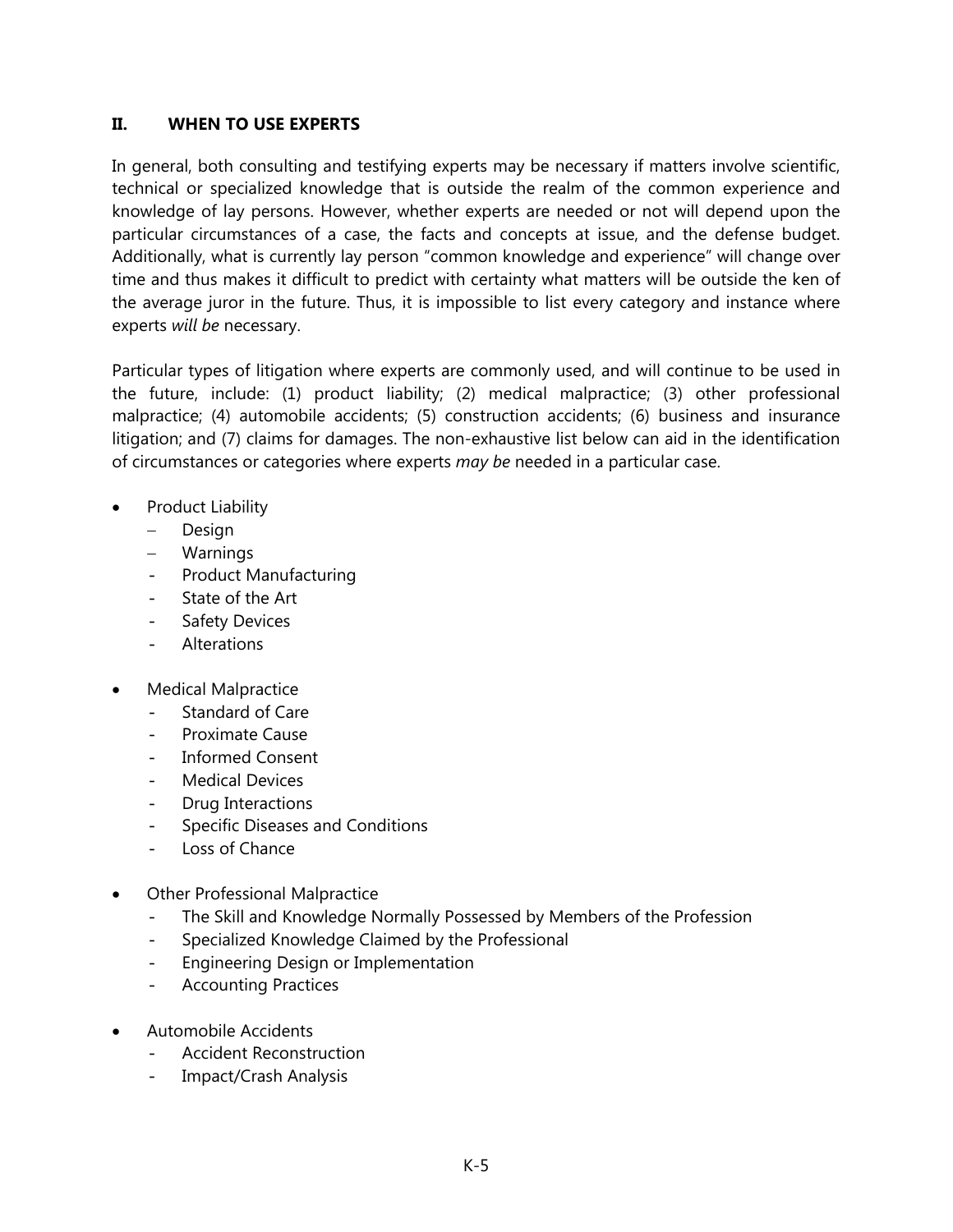- Crashworthiness
- Independent Medical Examinations
- Construction Accidents
	- Use and Control of Cranes, Material Handlers and Other Machinery
	- Safety Programs and Implementation
	- Use of Scaffolds, Picks, Walkways and Safety Devices for Each
	- Construction Sequencing and Management
- **•** Business and Insurance Litigation
	- Accounting Practices
	- Economics
	- Banking Customs
	- Corporate Management
	- Farm Production
	- Motion Picture Distribution
	- Insurance Claims Processing
	- Labor Relations
	- Securities Investments
- Subjects Related to Damages
	- Lost Past Income
	- Future Income
	- Present Cash Value
	- Effects of Inflation on Damage Awards
	- Lost Profits
	- Value of Particular Assets
	- Value of Services
	- Disability and Disfigurement
	- Permanency of Injuries
	- Likelihood of Future Pain and Suffering
	- Matters Relevant to Punitive Damages Awards

## **III. ILLINOIS CASE LAW UPDATE: RECENT DECISIONS CONCERNING EXPERT WITNESSES**

## **A.** *Thornton v. Garcini***, No. 107028, 2009 WL 3471065 (Oct. 29, 2009)**

The Illinois Supreme Court recently held that expert testimony is not needed in a claim for negligent infliction of emotional distress.

In this case, the plaintiff's son, Jason, was born prematurely in a breech position. During childbirth, Jason's head became stuck inside of his mother with the rest of his body outside of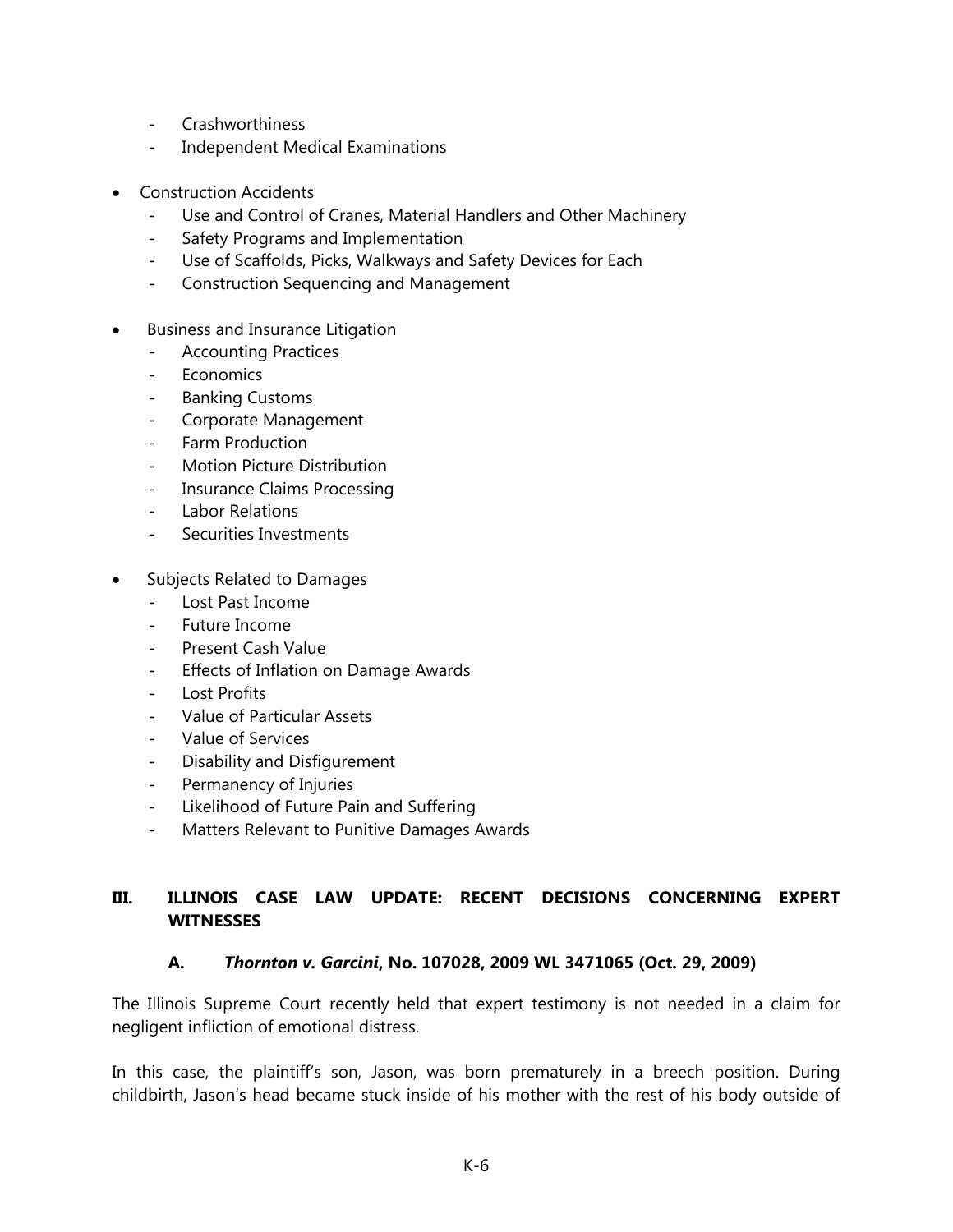his mother. Jason died when the nurses were unable to complete the delivery. The defendant obstetrician arrived at the hospital 1 hour and 10 minutes later. Jason's mother was left in the position of having a partially delivered child for that period of time. Jason's mother filed suit for wrongful death, survival claims and for intentional infliction of emotional distress from the delivery. The jury found in favor of the defendants on all counts except the intentional infliction of emotional distress claim and awarded \$175,000. The plaintiff appealed, and the Appellate Court reversed and ordered a new trial.

At the second trial, the defendant obstetrician testified that he was called at 6:35 a.m. on the day of delivery, at his home, and advised that plaintiff was having contractions. He gave certain orders. The infant partially delivered in the breech position 35 minutes later. Nurses were present but no doctors. When the infant became entrapped at the neck during delivery, he ordered the nurses not to deliver the infant unless it could be done easily because of the risk of decapitation. The nurses could not complete the delivery and the infant died before the obstetrician left his home. When he was told of the partial delivery, he first took a shower and then drove to the hospital and delivered the dead infant.

Plaintiff testified as to her emotional state from lying in the bed for the 1 hour and 10 minutes with the infant partially delivered. She stated she was depressed, and could not eat or sleep. She could only think about the 1 hour and 10 minutes. She ruminated over the incident and had suicidal thoughts. The infant's father and plaintiff's mother testified to the effect of the infant's death and circumstances of the delivery had on the plaintiff. No expert witness testimony was presented on plaintiff's claim for emotional distress. This jury awarded plaintiff \$700,000 in damages for negligent infliction of emotional distress.

On the second appeal, the defendant argued that, based on prior holdings, claims for negligent infliction of emotional distress must be supported by expert testimony to ensure that any verdict is supported by competent evidence. Defendant also argued that causation was at issue because plaintiff simultaneously lost her infant and suffered the traumatic event of the partial birth prior to defendant's arrival.

The Appellate Court affirmed the verdict, as did the Supreme Court. As to the first point, the Supreme Court determined that expert testimony is not required to establish a claim for emotional distress. "The absence of medical testimony does not preclude recovery for emotional distress. Rather, the existence or nonexistence of medical testimony goes to the weight of the evidence but does not prevent the issue from being submitted to the jury." As to the second point, the court noted that plaintiff had testified to periods of depression, of not being able to eat or sleep, of ruminating on the 1 hour and 10 minutes she waited for the physician to appear, and of her thoughts of suicide. Taken in the light most favorable to the plaintiff, the court held that this testimony established causation. From a defense perspective, this case seems to exemplify the old adage that "bad facts make bad law."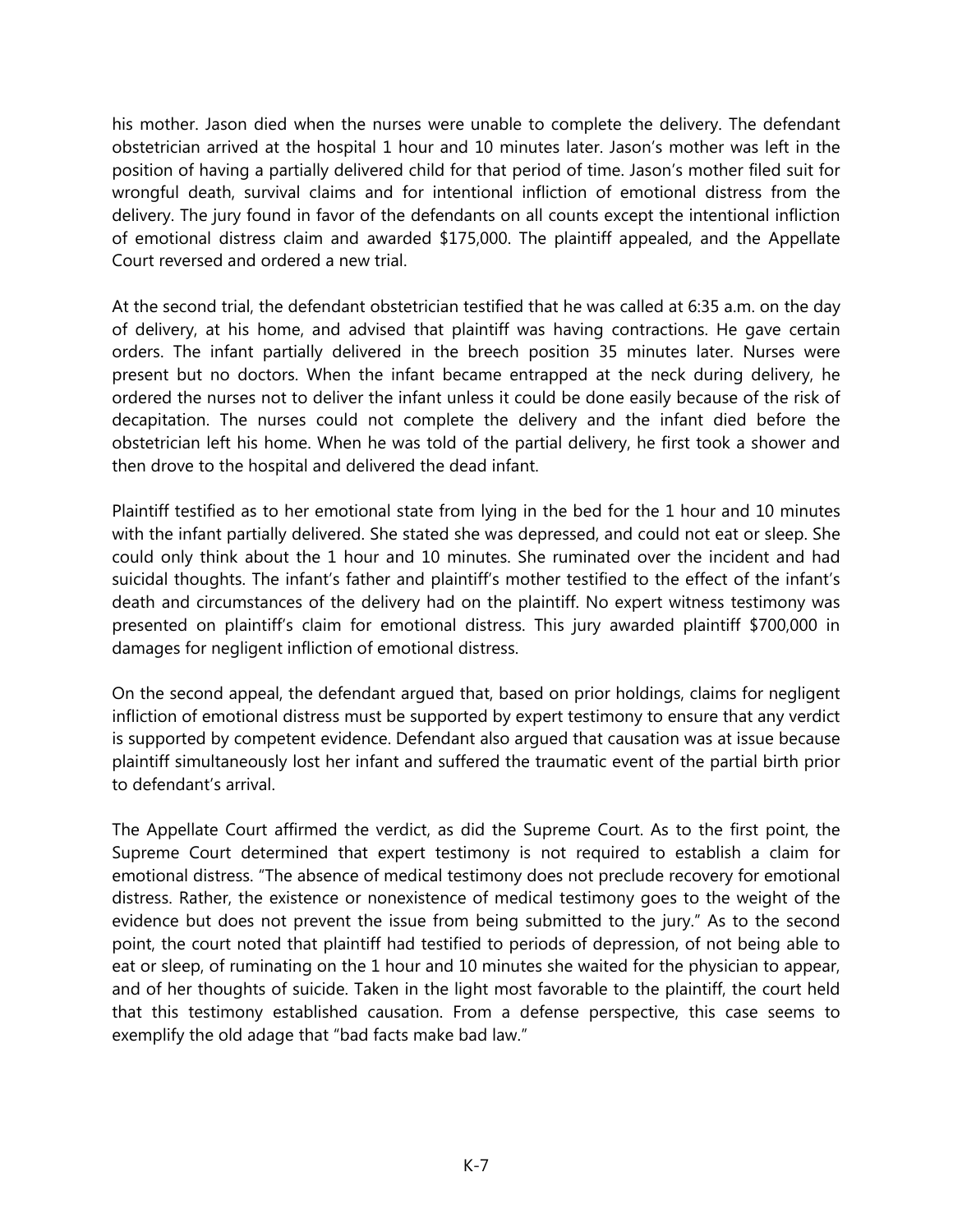## **B.** *Loman v. Freeman***, 229 Ill. 2d 104, 890 N.E.2d 446, 321 Ill. Dec. 724 (2008)**

This case, in which a veterinarian was sued for malpractice, is one of first impression wherein the court determined that section 299A of the Restatement (Second) of Torts is an accurate statement of the common law of Illinois with respect to the duty of care owed by members of professions or trades.

Plaintiffs brought their race horse, Master David Lee, to the Large Animal Clinic at the University of Illinois College of Veterinary Medicine for evaluation and treatment. Plaintiffs alleged that they gave Dr. Freeman, a member of the faculty of the College of Veterinary Medicine, permission for two procedures: to perform surgery on the left carpal bone, and to drain fluid from the right stifle. The stifle joint in the horse's hind leg is the functional equivalent of the human knee. Plaintiffs alleged that they specifically instructed Dr. Freeman not to perform any other procedure on the right stifle. However, Dr. Freeman performed surgery on the right stifle and, according to plaintiffs, ruined Master David Lee for future racing.

Section 299A of the Restatement (Second) of Torts entitled "Undertaking in Profession or Trade" provides:

Unless he represents that he has greater or less skill or knowledge, one who undertakes to render services in the practice of a profession or trade is required to exercise the skill and knowledge normally possessed by members of that profession or trade in good standing in similar communities.

Comment (a) to section 299A notes that the word "skill" as used refers to a "special form of competence which is not part of the ordinary equipment of the reasonable man, but which is the result of acquired learning, and aptitude developed by special training and experience." Further, "[a]ll professions, and most trades, are necessarily skilled, and the word is used to refer to the special competence which they require." The court determined that it could not be disputed that a doctor of veterinary medicine is skilled and that the practice of veterinary medicine and surgery is a "profession or trade."

The court cited to several medical malpractice decisions in which it was the plaintiff's burden of proof to establish the "standard of care against which the defendant physician's alleged negligence is judged*."* In other words, any claim of negligence in the practice of a profession or trade requires expert testimony to establish the standard of care in that profession or trade, and a breach of that standard of care.

## **C.** *Ford v. Grizzle,* **No. 5-09-0185, 2010 WL 572527 (5th Dist. March 2, 2010)**

This case from the Fifth District holds that the issues of whether to admit photographic evidence of damages to a vehicle, whether to allow evidence of prior injuries or preexisting conditions, and whether a sufficient foundation has been laid for expert testimony are all issues within the sound discretion of the trial court, and will not be disturbed absent an abuse of discretion.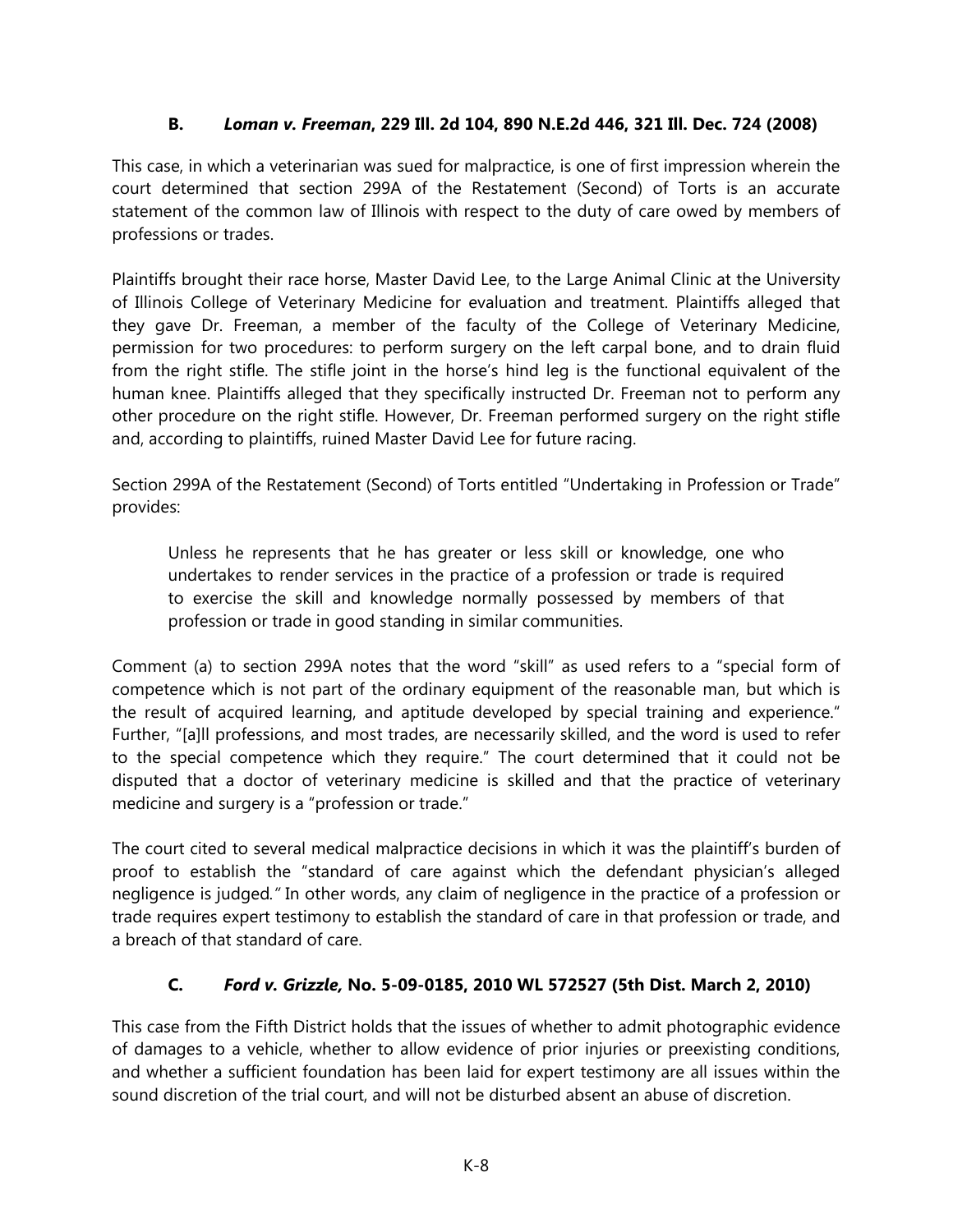Plaintiff, who was driving a truck with a hitch on the back, was rear-ended while stopped in traffic. He testified that he saw defendant's vehicle coming up behind him, let up on the brakes and ducked down in anticipation of the impact. He estimated that defendant was going 20-25 mph at the time of the collision. The plaintiff testified that his vehicle moved "about a foot" as a result of the collision. After the accident the parties looked over the vehicles for damage. Plaintiff's truck had none while defendant's had damage to the front grill, bumper, headlights, radiator and fan blade.

Plaintiff did not go to the ER but did visit his chiropractor. In fact, plaintiff had been at the chiropractor earlier on the day of the accident to obtain treatment for two prior auto accidents in which he had been involved. The accident in question occurred in July 2002; plaintiff's prior accidents occurred in 2000 and June 2002. He had been treating with chiropractors since 2000, a fact that he failed to disclose to subsequent medical care providers. Plaintiff's conservative treatment failed and he had surgery in October 2003.

The defendant had plaintiff examined by Dr. Karen Pentella, a neurologist and pain medicine specialist. She reviewed plaintiff's medical records, conducted an IME and reviewed the postaccident photographs. She testified that the photographs were relevant because the photograph of the plaintiff's vehicle showed no damage and that the general rule in automobile collisions is that the severity of the impact corresponds to the impact on the vehicle occupants. Based on her review of the records and diagnostics performed, she further opined that plaintiff was not a surgical candidate at the time of the surgery.

Plaintiff hired his own expert, Dr. Robert Margolis, also a neurologist. He reviewed the medical records and diagnostics and opined that the July 2002 accident was the direct cause of the exacerbation of the plaintiff's injury and that the need for the surgery was due to that accident.

The case was tried in Madison County and the jury returned a verdict for the defendant. Plaintiff appealed, arguing that the defendant failed to introduce evidence showing a causal connection between the prior accidents and injuries and the present case. He also argued that the introduction of prior accidents was highly prejudicial, that the introduction of photographs of plaintiff's vehicle was not only prejudicial but also lacked proper foundation without expert testimony, and that the testimony of Dr. Pentella regarding minimal impact should have been excluded because of lack of proper foundation (in that the doctor did not analyze the impact on the defendant's vehicle as a result of the collision) and should have been stricken. The Fifth District rejected each of these arguments.

With respect to prior injuries, the court referred to the Illinois Supreme Court's decision on *Voykin v. Estate of DeBoer*, 192 Ill. 2d 49, 733 N.E.2d 1275, 248 Ill. Dec. 277 (2000) for the proposition that if a defendant wishes to introduce evidence of a prior injury, the defendant must introduce expert evidence demonstrating why the prior injury is relevant to causation, damages, or some other issue of consequence, unless the trial court determines that a layperson can readily appraise the relationship between those injuries. However, prior injuries can be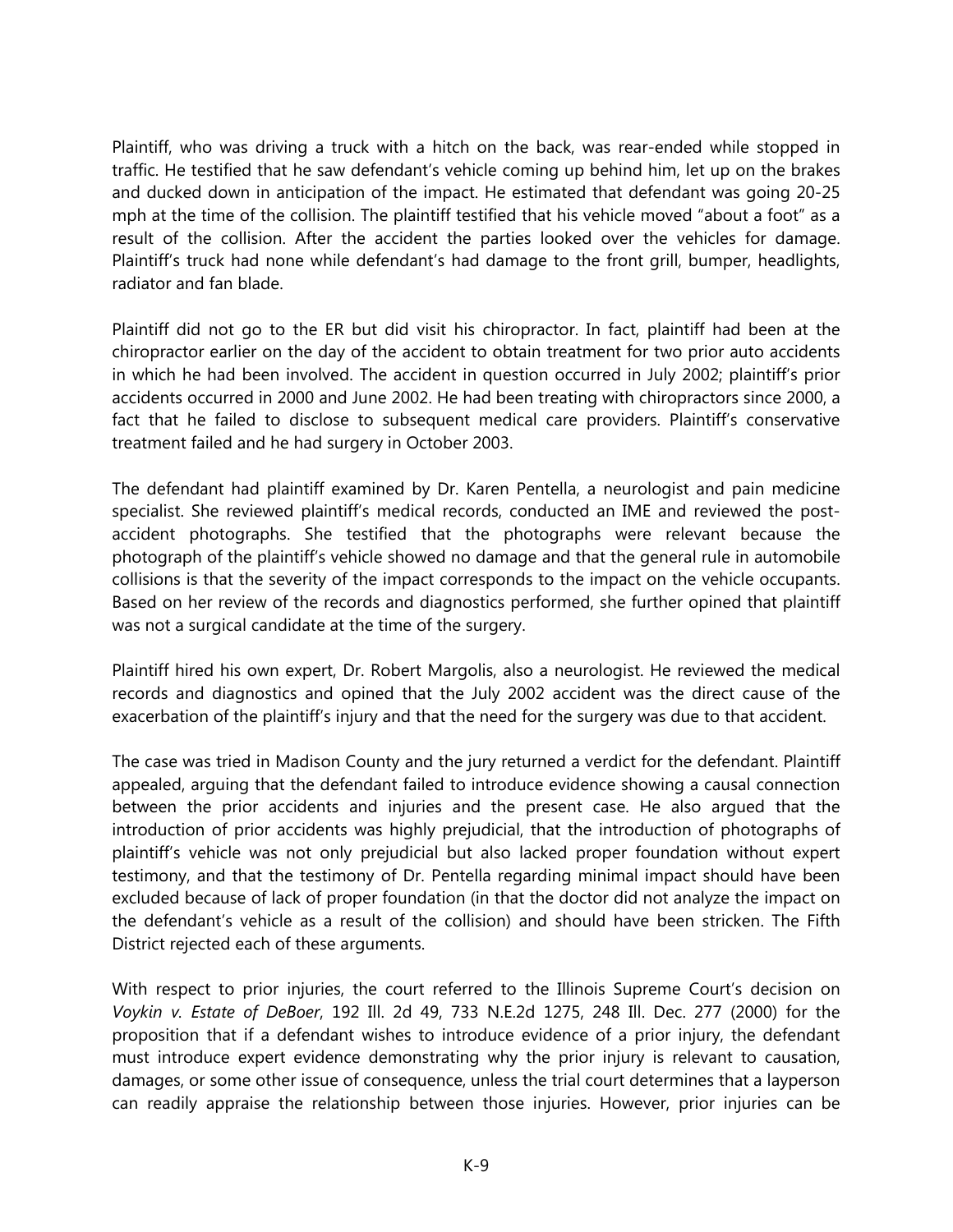relevant to impeachment in that a plaintiff may be examined in respect to his failure to disclose to a physician that he had previously suffered an injury to the same body part. The Fifth District noted that both parties' expert witnesses along with several of his treating chiropractors testified to some degree that the prior injuries were relevant to the current injuries and that plaintiff had suffered from a preexisting chronic, pain-causing condition in his neck prior to the July 2002 accident. In addition, plaintiff had treated on the day of this accident for his prior injuries and had scheduled appointments for additional treatment. Also, at trial plaintiff tried to claim medical bills that were not solely related to the July accident and failed to inform some of his doctors of earlier accidents when he sought treatment for the July 2002 accident. Based on these factors, the Appellate Court held that the trial court had not abused its discretion in admitting the evidence of the plaintiff's prior accidents and injuries.

With respect to the photographs of the vehicles, the court declined to adopt a bright-line rule which would either provide that the photographs in themselves are always admissible or that expert testimony is always necessary to lay a foundation for the admissibility of photographs. The critical question is whether the jury could properly relate the vehicular damage depicted in the photos to the injury without the aid and assistance of an expert. The court ruled that, based upon a review of the photographs and the record of the proceedings *in this case*, a jury could properly assess the relationship between the damage to the vehicles and the plaintiff's injuries without the aid of an expert. Thus, the trial court did not abuse its discretion in admitting the photographs of the vehicles.

With respect to the testimony of Dr. Pentella, the Appellate Court noted that Dr. Pentella had testified concerning her qualifications, and had based her opinions concerning the plaintiff's injuries on her physical examination of the plaintiff, her review of medical records, and the lack of damage to the plaintiff's vehicle as depicted in the photographs. Since the expert was qualified and a proper foundation was laid, and the decision whether to admit expert testimony is within the sound discretion of the trial court, the Appellate Court found that there was no abuse of discretion.

#### **D.** *Petryshyn v. Slotky,* **387 Ill. App. 3d 1112, 902 N.E.2d 709, 327 Ill. Dec. 588 (4th Dist. 2008)**

Generally, in order for an expert witness to testify with respect to the standard of care owed by a healthcare practitioner, the expert must be licensed in the same school of medicine as the practitioner. *See, Dolan v. Galluzzo*, 77 Ill. 2d 279, 396 N.E.2d 13, 32 Ill. Dec. 900 (1979) (physician expert cannot testify about the standard of care owed by a podiatrist unless that physician expert is a licensed podiatrist); *see also, Sullivan v. Edward Hosp.*, 209 Ill. 2d 100, 806 N.E.2d 645, 282 Ill. Dec. 348 (2004) (a physician expert was not qualified to testify about the standard of care owed by a nurse). This is known as the "licensing requirement" rule. The rule is designed to prevent the imposition of a different standard of care on a practitioner by another medical professional who may not be familiar with or trained in that particular discipline, i.e. to ensure that the proposed expert has similar experience and training in dealing with the medical problem and treatment at issue.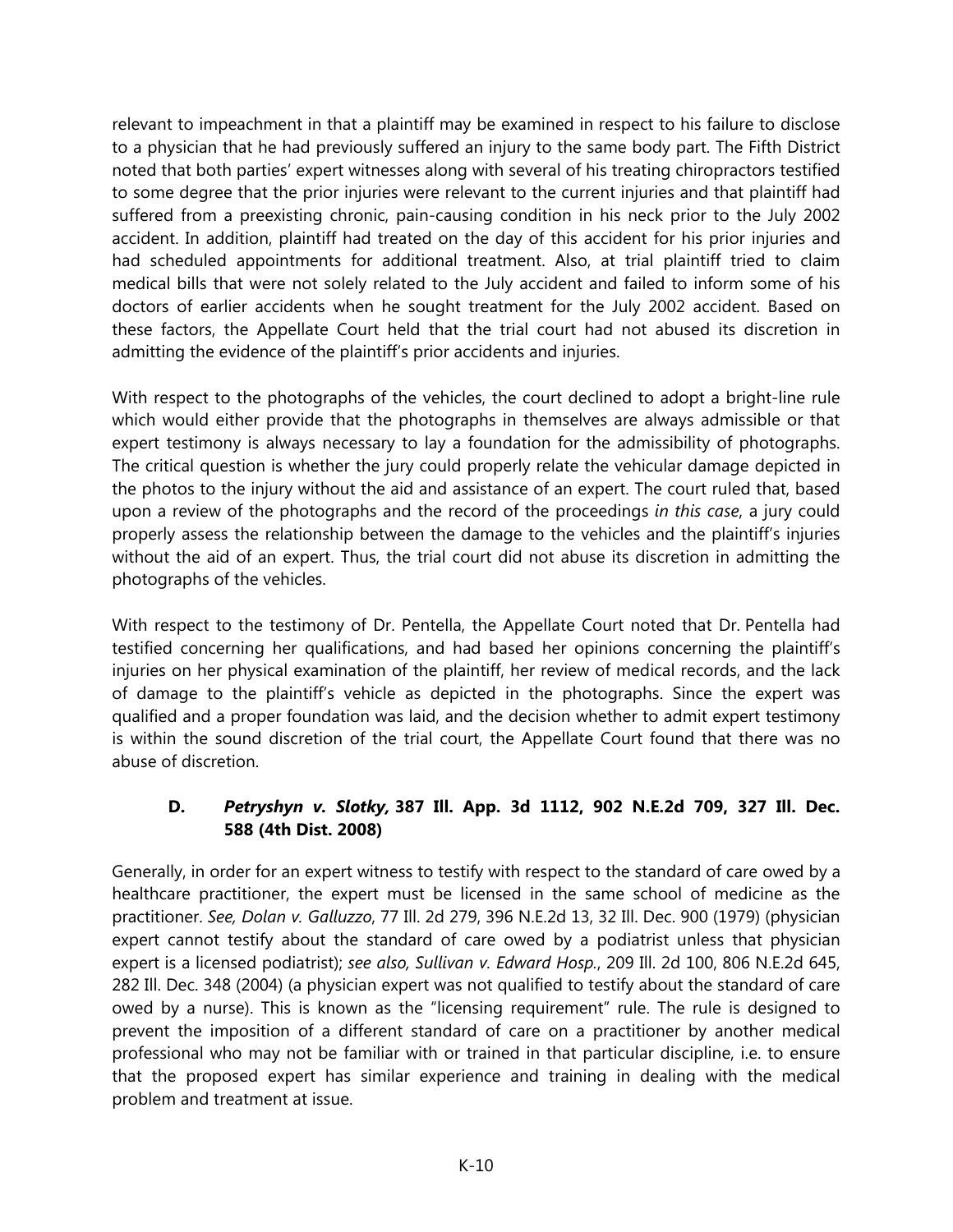The case of *Petryshyn v. Slotky*, 387 Ill. App. 3d 1112, 902 N.E.2d 709, 327 Ill. Dec. 588 (4th Dist. 2008) discusses an exception to the licensing requirement rule. In that case the plaintiff sued a defendant obstetrician after a portion of an intrauterine pressure catheter (IUPC) was left in the plaintiff's uterine cavity after a cesarean-section. The defendant obstetrician was trying to point the finger toward the nurses on his surgical team by using a physician expert to establish that  $(1)$  in preparing a patient for the C-section, the IUPC is normally removed by nurses, (2) the IUPC had not been removed when [plaintiff's] C-section began, (3) the nurses' postoperative responsibilities include (a) performing a 'sponge and instrument count' and (b) inspecting the instruments used during the C-section to ensure they remained intact, and (4) if the nurses had seen that the IUPC was not intact, it would have been within their standard of care to communicate their inspection results to [the defendant obstetrician]." The expert witness was a board-certified physician in obstetrics and gynecology with 33 years of experience. The plaintiff argued that the physician expert's testimony regarding the nurses' standard of care was inadmissible because the expert was not licensed in the same school of medicine as were the nurses. Plaintiff's arguments were overruled, the testimony was admitted, the jury found in favor of the defendant obstetrician, and the plaintiff appealed.

The Appellate Court affirmed the jury verdict, ruling that the defendant obstetrician's proffered expert testimony did not directly involve the "specialized nature of the medical care" being provided by the nurses, but rather involved the "intrinsically intertwined interaction between a physician and nurse when they are members of the same surgical team." Consequently, the concerns underlying the licensing requirement rule were not implicated under these circumstances. In other words, if a physician expert is not testifying with regard to a particular nursing procedure *per se*, but is instead testifying about communications or actions undertaken during a surgical team effort that the physician ordinarily relies upon to render care, the licensing requirement will not apply and a physician expert will be able to testify to the standard of care notwithstanding the fact that he or she is not licensed as a nurse.

## **IV. THE USE OF** *DAUBERT* **AND THE GATEKEEPING FUNCTION IN FEDERAL COURT**

In *Gayton v McCoy*, 593 F.3d 610, (7th Cir. 2010), the Seventh Circuit Court of Appeals provided a discussion of the district court's gatekeeping function as required by *Daubert v. Merrell Dow Pharm., Inc*, 509 U.S. 579, 113 S.Ct. 2786 (1993)

India Taylor was a 34-year-old woman who entered the Peoria County Jail complaining of chest pain. Despite the jail's knowledge that she had a serious heart condition and elevated blood pressure, she was never provided with any medication and, contrary to the jail's written protocols, a doctor was never contacted to examine her. Less than three days after she entered the jail, she died. Her autopsy result attributed her death to non-specific heart failure and an elevated pulse.

Taylor's estate sued the correctional facility officials and nurses, alleging that they violated Taylor's due process rights by failing to provide adequate medical care. The district court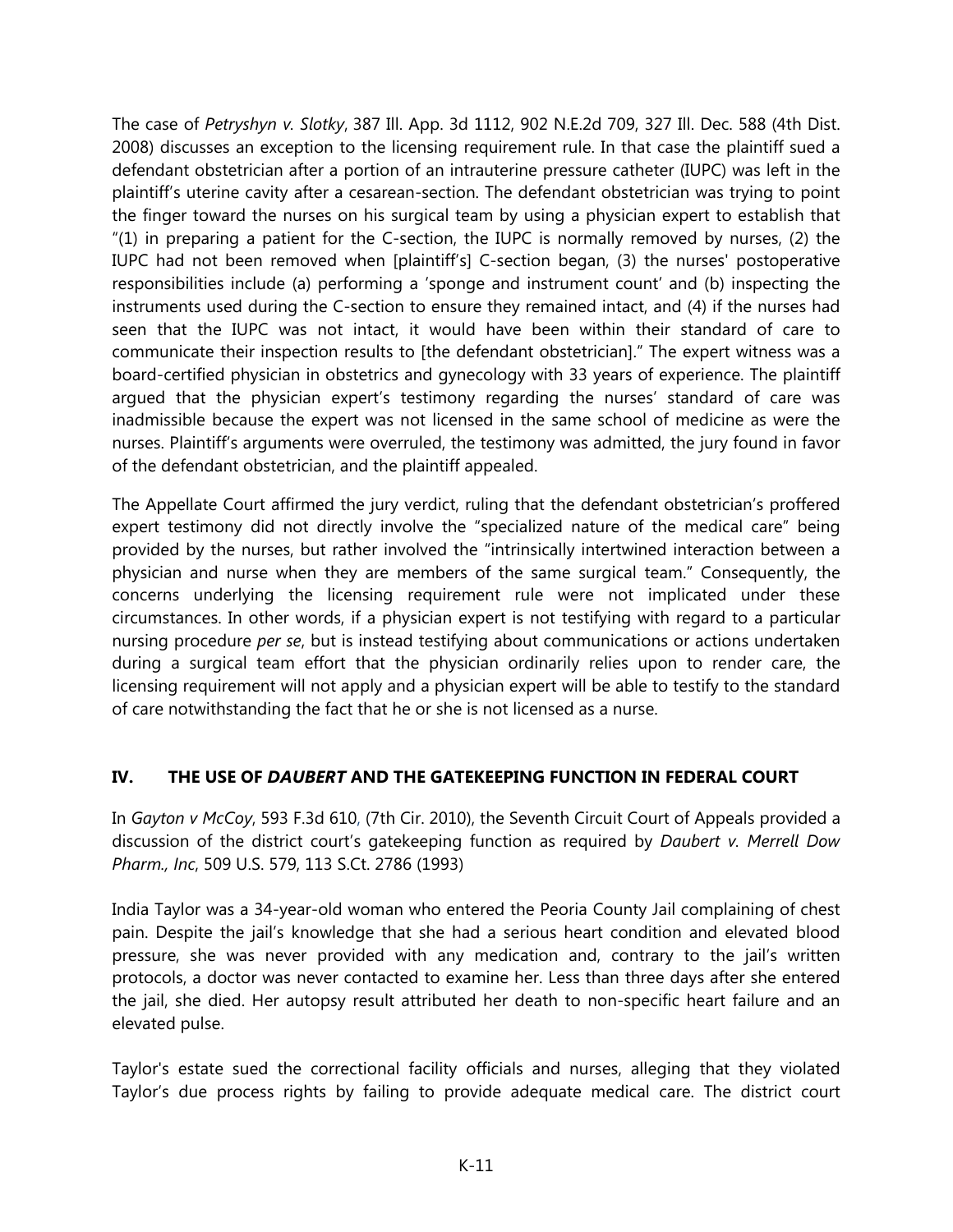excluded the plaintiff's expert, Dr. Corey Weinstein, finding that he was unqualified and that his opinions were unreliable. Summary judgment was entered for the defendants and plaintiff appealed. The issue on appeal was the exclusion of Dr. Weinstein's opinions that: 1) if Taylor had been given her cardiac medications while in jail, she might still be alive; 2) that her vomiting and diuretic medications may have caused an electrolyte imbalance resulting in the elevated heart rate and heart failure; and 3) that jail officials departed from accepted standards of care for jails in their treatment, or lack thereof, of Taylor. After a defense expert refuted the opinions of Dr. Weinstein, the court excluded Dr. Weinstein's opinions and summary judgment was entered for the defendants.

The Court of Appeals noted preliminarily that Federal Rule of Evidence 702 allows an expert witness to testify about a relevant scientific issue in contention if his testimony is based on sufficient data and is the product of a reliable methodology correctly applied to the facts of the case. Under the *Daubert* framework, the district court is tasked with determining whether a given expert is qualified to testify in the case in question and whether his testimony is scientifically reliable. *Daubert* at 509 U.S. 592-93. Whether the witness is qualified as an expert can only be determined by comparing the area in which the witness has superior knowledge, skill, experience, or education with the subject matter of the witness's testimony. In determining reliability, *Daubert* sets forth the following non-exhaustive list of guideposts:

- 1) Whether the scientific theory can be or has been tested;
- 2) Whether the theory has been subjected to peer review and publication; and
- 3) Whether the theory has been generally accepted in the scientific community.

*Daubert*, 509 U.S. 593-94.

Applying that test, the Seventh Circuit concluded that: as to Dr. Weinstein's first opinion (that Taylor would not have died if she had been given her heart medication), that opinion was properly barred because Dr. Weinstein had a lack of specific knowledge of cardiology and pharmacology nor did he give any basis for this opinion; as to the second opinion, the Seventh Circuit disagreed with the district court, holding that specialized knowledge was not required to express an opinion as to the effects of vomiting on electrolytes in that, " . . . it [was] knowledge that any competent physician would typically possess;" and that as to the final opinion (that the jail did not meet the acceptable standards of medicine that applied to jails and that the standard level of care may have prevented her death), the district court erred in barring that opinion since it was undisputed that Dr. Weinstein was an expert in the area of prison healthcare and his opinions regarding the jails, or that an individual defendant's failure to provide adequate care resulted in Taylor's injuries and death, could "assist the trier of fact to understand the evidence or to determine a fact in issue." Accordingly, the case was remanded to district court with instructions allowing Dr. Weinstein to testify on the issues in which he was found to be qualified.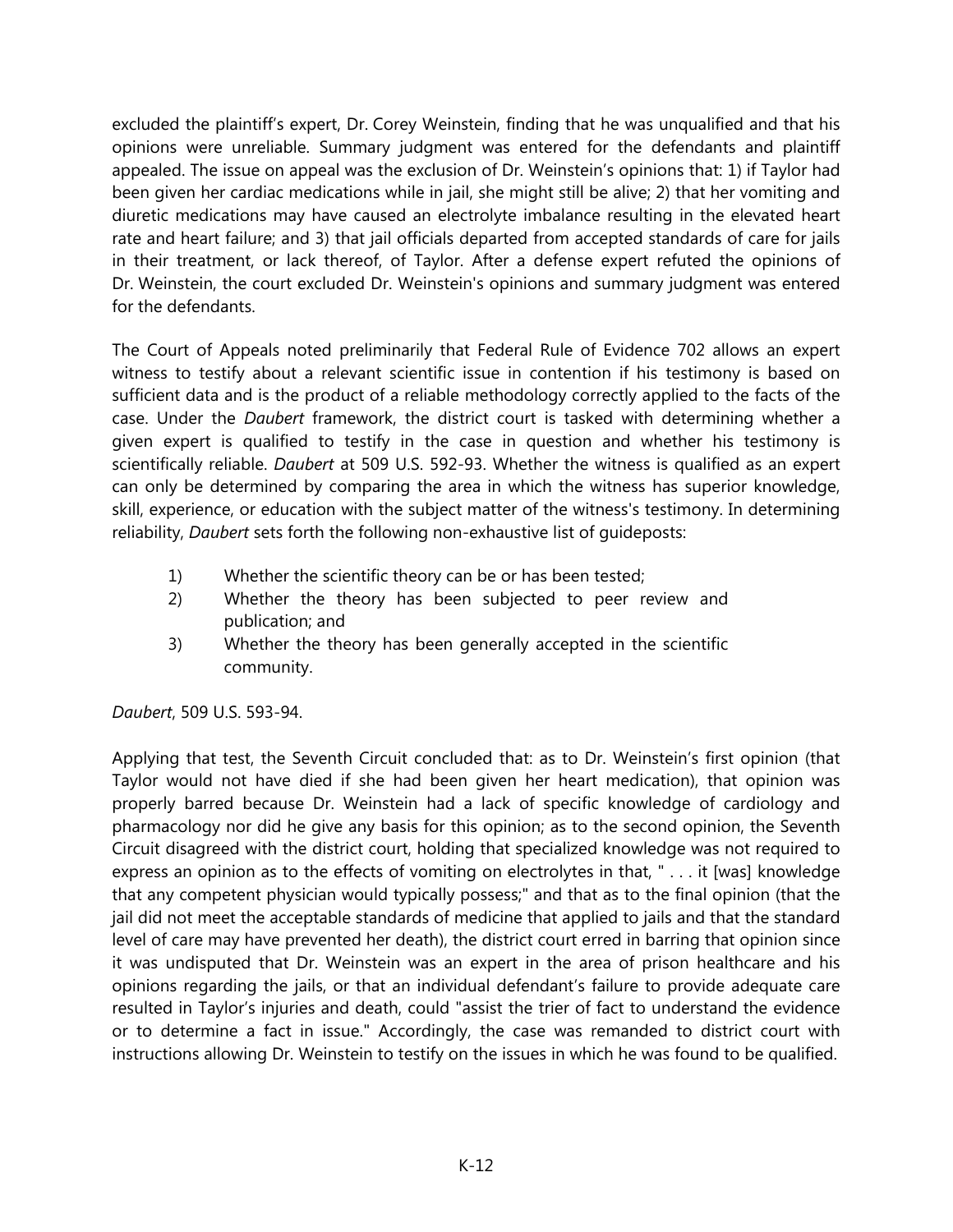#### **V. THE USE OF** *FRYE* **IN ILLINOIS STATE COURTS**

A recent Illinois Supreme Court decision, *People v. McKown*, No. 102372, 2010 WL 572082 (Feb. 19, 2010), considered whether the horizontal gaze nystagmus (HGN) test used by law enforcement to indicate if a person is impaired by the consumption of alcohol meets the reliability requirements of *Frye v. United States*, 293 F. 1013 (D.C. Cir. 1923). The so-called "*Frye*  test" governs the admissibility and reliability of expert testimony in Illinois state courts, and thus the analysis in this case provides an excellent comparison to the use of *Daubert* in the federal courts (discussed in section IV above).

Following a bench trial in the circuit court of Peoria County, McKown was convicted of two counts of aggravated driving under the influence of alcohol (DUI). The conviction was obtained on the basis of police officer testimony that McKown had failed field-sobriety testing. A part of the field-sobriety testing involved what is called an HGN test in which the officer looks for evidence of nystagmus, which is "an involuntary, rapid, rhythmic movement of the eyeball, which may be horizontal, vertical, rotatory, or mixed, i.e., of two varieties." *Dorland's Illustrated Medical Dictionary* 1296 (30th ed. 2003). With the HGN test, the officer looks for three "clues," assessing each eye separately. The three clues are lack of smooth pursuit, distinct nystagmus at maximum deviation, and the onset of nystagmus at an angle less than 45 degrees. One point is assigned for each clue that is present in either eye. Thus, the maximum score is six, which would indicate all three clues present in both eyes. A score of four or more is considered "failing" and indicative of alcohol impairment. *McKown I,* 226 Ill. 2d at 249-50. McKown allegedly failed the HGN test.

Under the *Frye* test*,* scientific evidence is admissible at trial only "if the methodology or scientific principle upon which the opinion is based is 'sufficiently established to have gained general acceptance in the particular field in which it belongs.'" *In re Commitment of Simons,* 213 Ill. 2d 523, 529-30 (2004), quoting *Frye,* 293 F. at 1014. The *Frye* test is necessary only if the scientific principle, technique or test offered by the expert to support his or her conclusion is "new" or "novel." *See, People v. Basler,* 193 Ill. 2d 545, 550-51 (2000).

In *People v. McKown,* No. 3-04-0433 (2006) (unpublished order under Supreme Court Rule 23), the Appellate Court affirmed and the Supreme Court then granted the defendant's petition for leave to appeal on the issue of whether the defendant was entitled to a *Frye* hearing or not. The Illinois Supreme Court held (in *McKown I*) that "[b]ecause the results of an HGN test require expert interpretation" by a trained police officer, "the results of HGN testing are scientific evidence." The court further held that, despite its use by police officers for many years, "the methodology of HGN testing is novel for purposes of *Frye.*" Thus, a *Frye* hearing was necessary "to determine if the HGN test has achieved general acceptance as a reliable indicator of alcohol impairment." Finally, although the court noted that it was appropriate in some circumstances for a trial court to resolve the question of general acceptance via judicial notice, this particular issue could not be resolved "on judicial notice alone." Thus, the Supreme Court concluded that the trial court and the Appellate Court erred in taking judicial notice that the HGN test is generally accepted as an indicator of alcohol impairment and remanded the case to the trial court with instructions to conduct a *Frye* hearing to determine whether HGN testing is generally accepted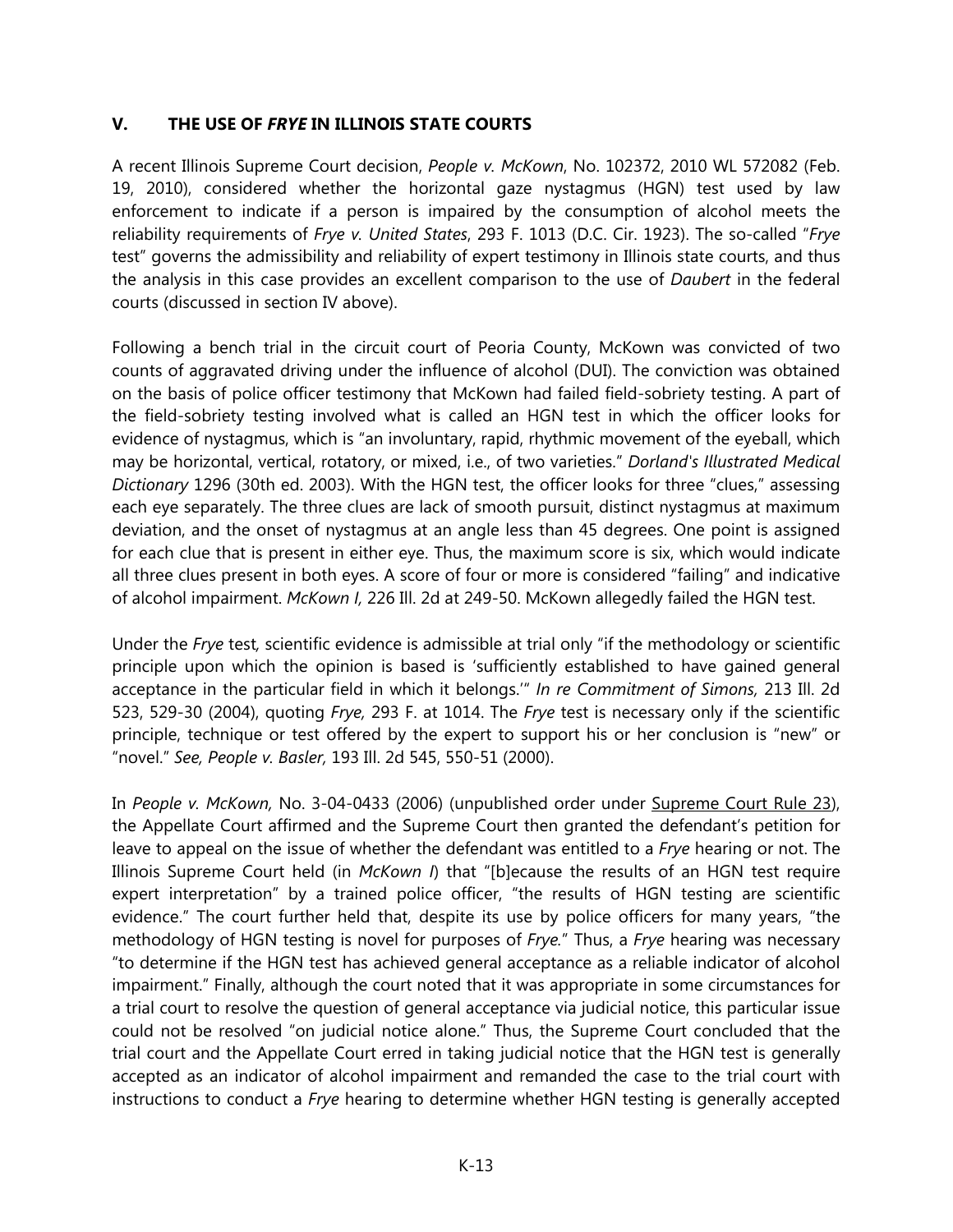in the particular scientific field to which it belongs as an indicator of alcohol impairment and to make findings of fact and conclusions of law as to this question. The Supreme Court also held that it retained jurisdiction to review the *Frye* analysis which was to be conducted in the trial court.

Subsequently, the *Frye* hearing in the trial court was held over the course of four dates between March 2007 and April 2008. A number of expert witnesses testified on each side. In addition, each party submitted numerous journal articles and other writings in support of its position. Finally, each party submitted a trial brief arguing for certain findings of fact and conclusions of law. Due to the length of the summary of the evidence, it will not be reviewed in detail here, but the bottom-line conclusion of the trial court was that "ophthalmology and optometry generally accept the principle that the HGN test may be an indicator of alcohol consumption." In addition, the trial court concluded that the use of HGN test results at trial "should be limited to the conclusion that a 'failed' test suggests that the subject may have consumed alcohol and may [have] be[en] under the influence. There should be no attempt to correlate the test results with any particular blood-alcohol level or range or level of intoxication." The Supreme Court agreed, adopting the trial court's finding that HGN testing is generally accepted in the relevant scientific fields and that evidence of HGN test results is admissible for the purpose of proving that a defendant may have consumed alcohol and may, as a result, be impaired.